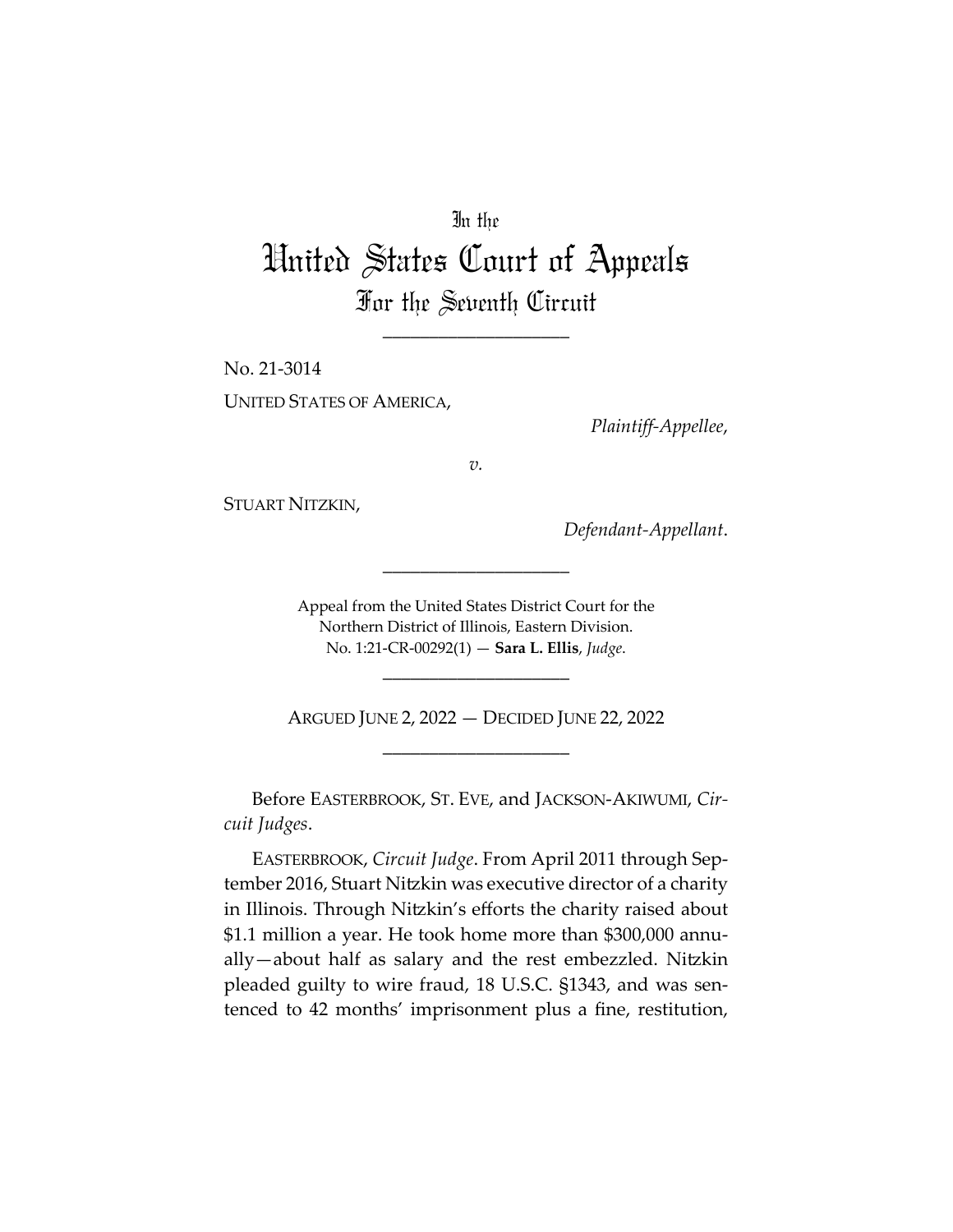and a year's supervised release. His appellate brief presents a single issue: whether, when calculating the recommended length of imprisonment, the district judge properly added two levels under U.S.S.G. 2B1.1(b)(9)(A).

Guideline  $2B1.1(b)(9)(A)$  adds two levels (which for Nitzkin implied eight to ten extra months in prison) when the offense involves "a misrepresentation that the defendant was acting on behalf of a charitable, educational, religious, or political organization, or a government agency". Nitzkin's position is simple: he did not "misrepresent" his status as a person "acting on behalf of" the charity, given that he was its duly appointed executive director. Nitzkin contends that §2B1.1(b)(9)(A) does not deal with diversion of funds raised by a legitimate officer of a legitimate charity.

The district judge found an increase under §2B1.1(b)(9)(A) proper because Nitzkin "was aware that some of the money coming in, based on his past decisions and behavior, was not going to the charity but would instead be diverted to him." In other words, the judge thought the increase appropriate because of Nitzkin's intent about the disposition of the money rather than because Nitzkin misled donors about his position with the charity. The judge's approach has the support of Application Note 8(B), which tells us that the increase

applies in any case in which the defendant represented that the defendant was acting to obtain a benefit on behalf of a charitable, educational, religious, or political organization, or a government agency (regardless of whether the defendant actually was associated with the organization or government agency) when, in fact, the defendant intended to divert all or part of that benefit (*e.g.*, for the defendant's personal gain).

The question that we must decide is whether this note is a reasonable understanding of the Guideline—for, although the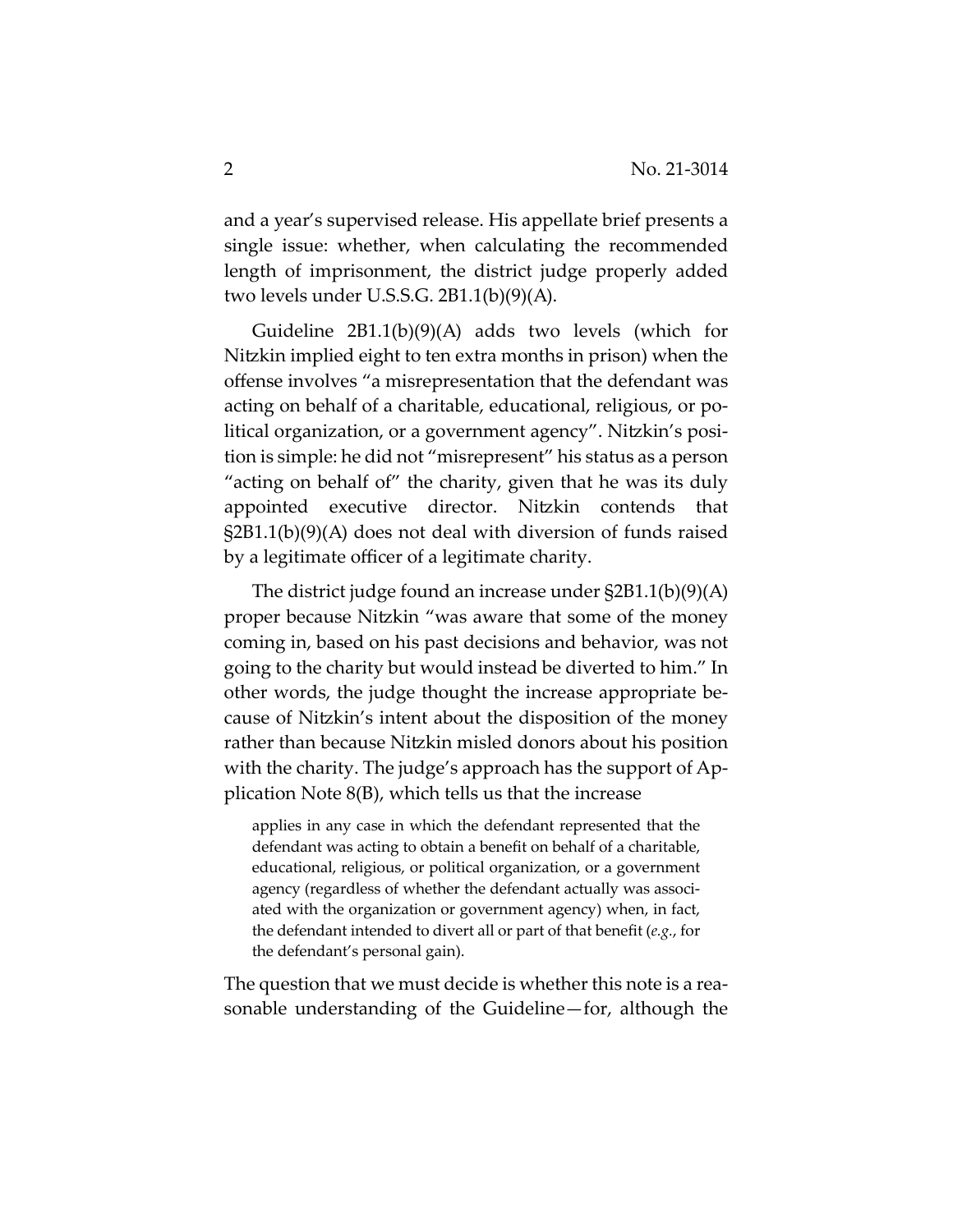Sentencing Commission's commentary may be used to resolve ambiguities, it may not be used to contradict or extend a Guideline's text. See, e.g., *United States v. Rollins*, 836 F.3d 737 (7th Cir. 2016); *D'Antoni v. United States*, 916 F.3d 658 (7th Cir. 2019); *United States v. Smith*, 989 F.3d 575, 584 (7th Cir. 2021).

Application Note 8(B) was promulgated in 2001 as part of Amendment 617. A predecessor application note had given a few examples, all of which entailed misrepresentation of the defendant's position or misrepresentation of the charity's very existence. Not until the 2001 change did any commentary suggest that intention to divert part of the proceeds could support an enhancement under §2B1.1(b)(9)(A). The Commission said this about the change:

[T]his amendment resolves a circuit conflict regarding the scope of the enhancement in the consolidated guideline for a misrepresentation that the defendant was acting on behalf of a charitable, educational, religious, or political organization, or a government agency. (Prior to this amendment, the enhancement was at subsection (b)(4)(A) of §2F1.1). The conflict concerns whether the misrepresentation enhancement applies only in cases in which the defendant does not have any authority to act on behalf of the covered organization or government agency or if it applies more broadly to cases in which the defendant has a legitimate connection to the covered organization or government agency, but misrepresents that the defendant is acting solely on behalf of that organization or agency. Compare, e.g., United States v. Marcum, 16 F.3d 599 (4th Cir. 1994) (enhancement appropriate even though defendant did not misrepresent his authority to act on behalf of the organization but rather only misrepresented that he was conducting an activity wholly on behalf of the organization), with United States v. Frazier, 53 F.3d 1105 (10th Cir. 1995) (application of the enhancement is limited to cases in which the defendant exploits the victim by claiming to have authority which in fact does not exist).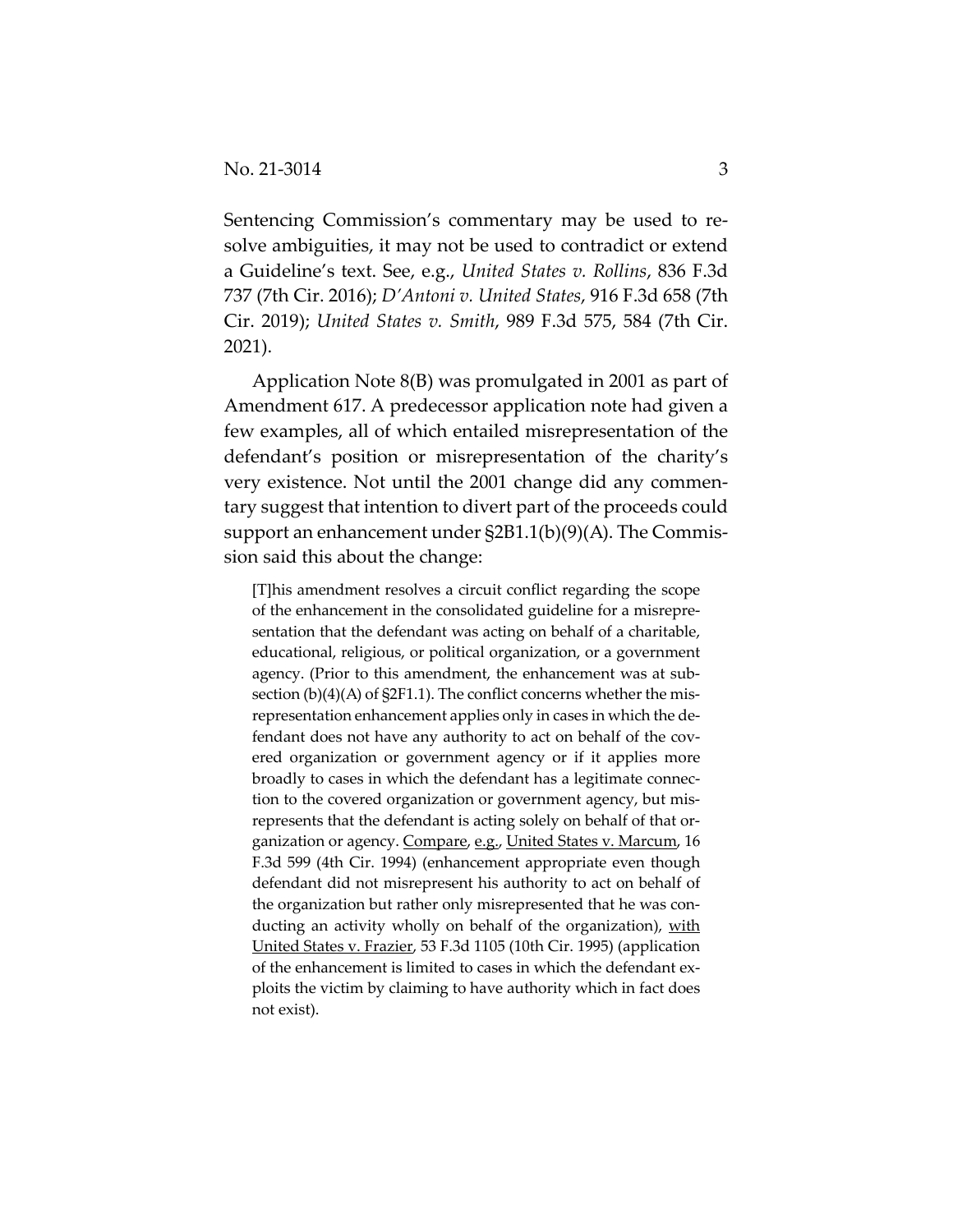The amendment follows the broader view of the Fourth Circuit. It provides for application of the enhancement, now, by this amendment, at §2B1.1(b)(7)(A), if the defendant falsely represented that the defendant was acting to obtain a benefit for a covered organization or agency when, in fact, the defendant intended to divert all or part of that benefit (for example, for the defendant's personal gain), regardless of whether the defendant actually was associated with the organization or government agency. The Commission determined that the enhancement was appropriate in such cases because the representation that the defendant was acting to obtain a benefit for the organization enables the defendant to commit the offense. In the case of an employee who also holds a position of trust, the amendment provides an application note instructing the court not to apply §3B1.3 (Abuse of Position of Trust or Use of Special Skill) if the same conduct forms the basis both for the enhancement and the adjustment in §3B1.3.

The proviso mentioned at the end is in Application Note  $8(E)(i)$ : "If the conduct that forms the basis for an enhancement under subsection  $(b)(9)(A)$  is the only conduct that forms the basis for an adjustment under §3B1.3 (Abuse of Position of Trust or Use of Special Skill), do not apply that adjustment under §3B1.3." We will return to this proviso.

The statement in Amendment 617 that the Commission is resolving a conflict among the circuits *by rewriting an application note* is hard to fathom, at least on an initial reading. The Fourth and Tenth Circuits disagreed about how to read a Guideline. The normal way to resolve a conflict is to change the Guideline, which the Commission did not do. Rewriting the application note is like reenacting a statute with the text unchanged but a different legislative history, and *Pierce v. Underwood*, 487 U.S. 552 (1988), holds that this maneuver does not change the statute's meaning. So how could a new application note change a Guideline's meaning?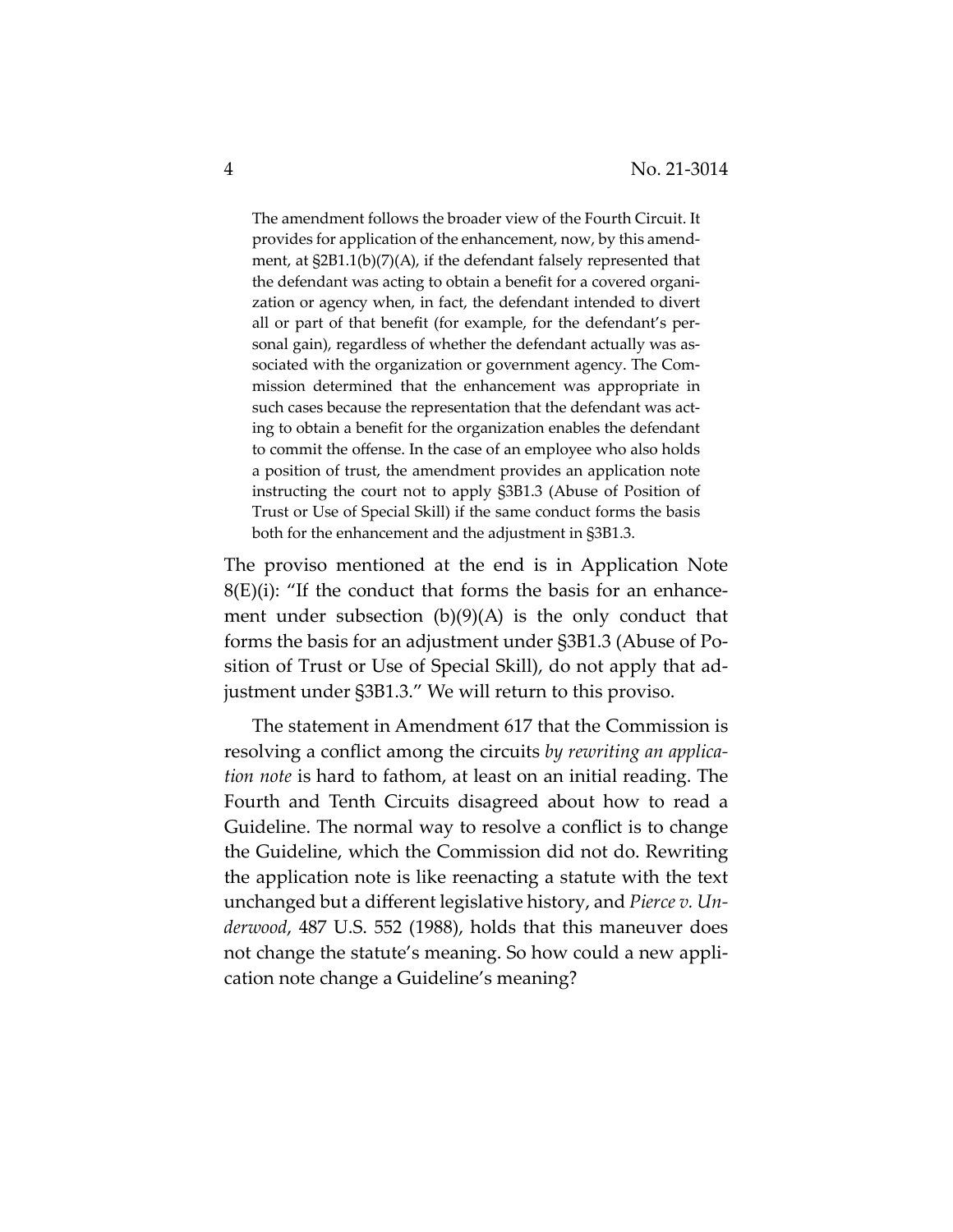We said that the "normal" way to resolve a conflict is to change the Guideline, but it turns out that the conflict between the Fourth and Tenth Circuits was about the Application Note rather than the Guideline. The Fourth Circuit held in *Marcum* that a defendant who misrepresented how charitable proceeds would be used should receive an enhancement under §2B1.1(b)(9)(A). (The Guideline was then  $\S2F1.1(b)(4)(A)$ . It was moved by Amendment 617 to  $\S2B1.1(b)(7)(A)$  and moved later to  $\S2B1.1(b)(9)(A)$ . Its text has remained constant. We use the current numbering throughout this opinion to promote clarity.)

*Marcum* did not quote or analyze the Guideline's language. *Frazier*, by contrast, analyzed the language in detail and focused on the phrase "on behalf of" in the longer phrase "a misrepresentation that the defendant was acting on behalf of a charitable … organization". Referring to dictionaries, *Frazier* observed that "on behalf of" could mean "as a representative of" or "in the interest of". If the phrase has the former meaning, then a person who was authorized to represent a charity cannot receive an enhancement under §2B1.1(b)(9)(A), but if it has the latter meaning then a person who secretly planned to take some of the money under the table is eligible for the enhancement. The Tenth Circuit thought that the Guideline bears both meanings, but that, because all of the Application Note's examples dealt with misrepresentation of status rather than misrepresentation of intent, only misrepresentation of status could support an enhancement.

Amendment 617, and the revised Application Note 8(B), remove the basis for the restrictive reading in *Frazier* and support a conclusion that both kinds of misrepresentation qualify. If the only reason for the conflict between *Marcum* and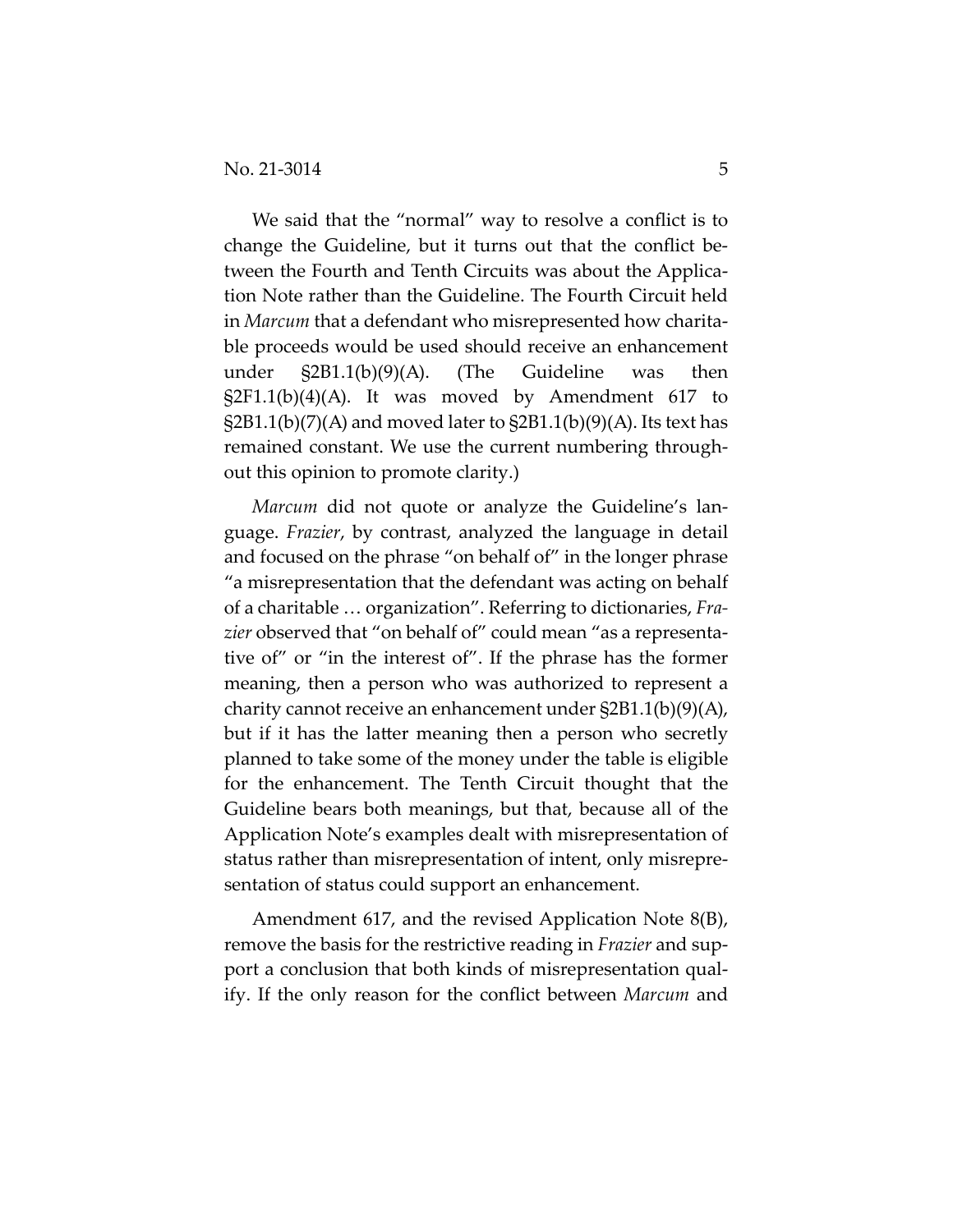*Frazier* was judicial disagreement about how to read an application note, that sort of conflict can indeed be resolved by rewriting the note and leaving the Guideline's text unchanged.

Since 2001, courts of appeals have uniformly accepted the new Application Note as an authoritative construction of §2B1.1(b)(9)(A). See *United States v. Wiant*, 314 F.3d 826, 829 (6th Cir. 2003); *United States v. Lambert*, 498 F.3d 963 (9th Cir. 2007); *United States v. Smith*, 516 F.3d 473 (6th Cir. 2008); *United States v. Fumo*, 655 F.3d 288 (3d Cir. 2011). Some of these decisions mention only the text of  $\S2B1.1(b)(9)(A)$  and others do not analyze with care either the text or the note. One even attributes Amendment 617 to Congress! *Lambert*, 498 F.3d at 970. (The brief for the United States quotes that attribution with approval. Do the Ninth Circuit and the Department of Justice really not know who writes the Guidelines and their commentary?) But these decisions all come out the same way, and we could not hold otherwise without creating a new conflict among the circuits.

We do not find the prospect of a new conflict necessary, for two reasons.

First, *Frazier* is right to observe that "on behalf of" can mean "for the benefit of". It is appropriate to use the Sentencing Commission's commentary to resolve ambiguities in the Guidelines. True, any compensated employee of a charity is raising money in part for his own benefit (how else will the organization pay his salary?), but limiting the enhancement to people who plan to receive *secret* benefits produces a sensible outcome.

Second, the proviso now expressed in Application Note 8(E)(i) eliminates the prospect that reading "on behalf of" to